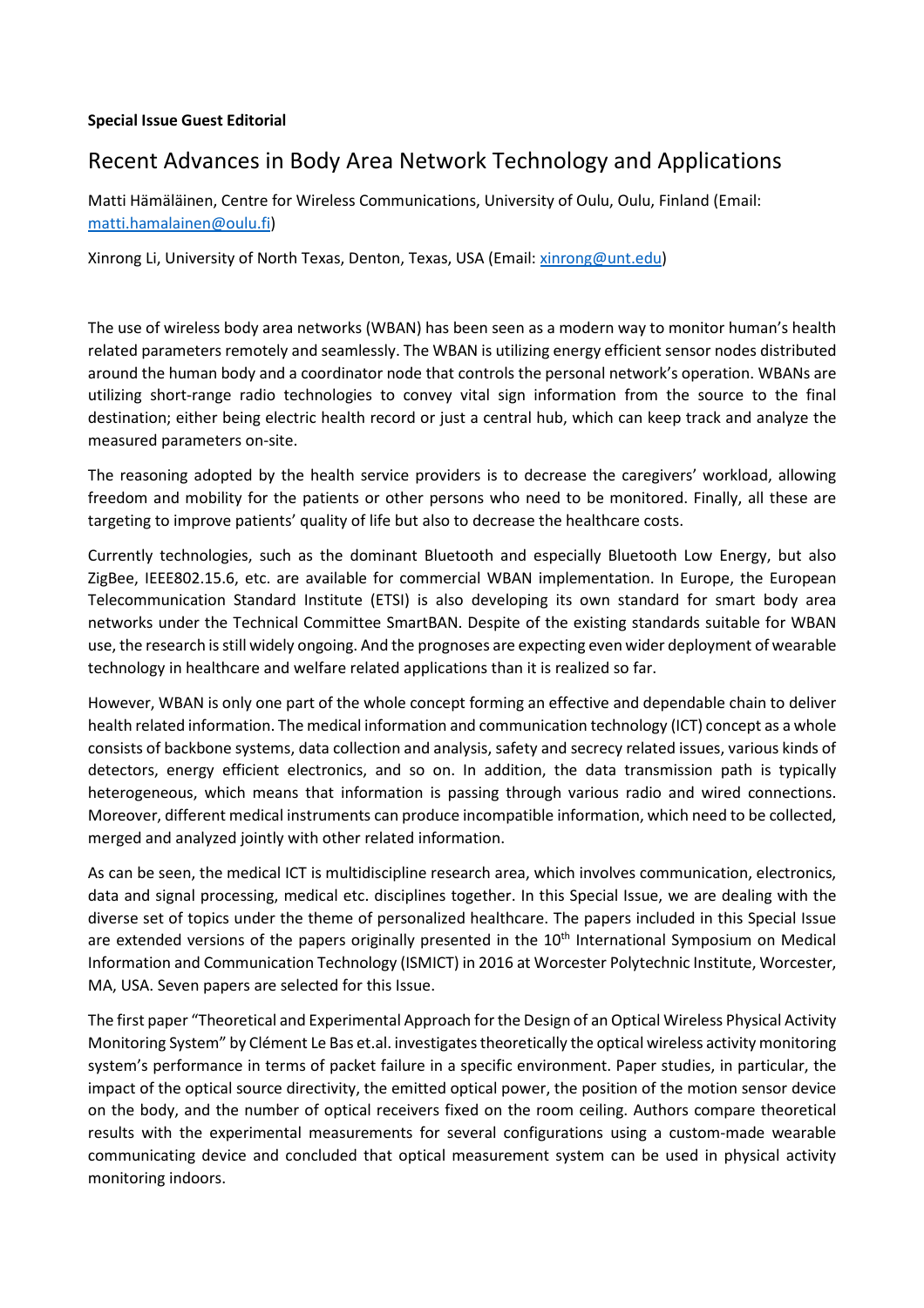"Evaluation of ground loop through the floor in human body communication" by Ken Sasaki et.al. addresses the contribution of the ground loop through the floor in human body communication (HBC) application via experimental research. In the study, a received signal strength was measured in two scenarios; two subjects were shaking hands and a subject was touching an off-body receiver placed on a stand. The subjects each wore a transmitter or a receiver on their wrist. In the study, different floor material were used. The subjects stood on a carpet covered metal floor, concrete floor, hardwood floor, and a wooden chair to be above the floor.

"Challenges in Real-Time Vital Signs Monitoring for Persons during Exercises" by Shinsuke Hara et.al. discusses on the use of wearable technology in the everyday use by Japanese school children to monitor their vital signs in learning and physical training purposes. In addition, authors presented some technical problems they found, and introduced solutions to solve the existing problems.

"On-line EEG Denoising and Cleaning Using Correlated Sparse Signal Recovery and Active Learning" by Manish Gupta et.al. introduces two new methods to identify and remove artefacts caused by mobility in electroencephalography (EEG) recordings. For example, artefacts arose by the eye movement can be removed from the EEG data using the algorithm presented in the paper. According to the authors, their algorithm can be applied to remove artefacts, e.g., from magnetoencephalography (MEG) data.

"Impact of IEEE 802.15.4 communication settings on performance in asynchronous two way UWB ranging" by Konstantin Mikhaylov et.al. reports the results of an extensive experimental study revealing the effect of various communication settings on the accuracy of indoor human or machine localization using novel asymmetric localization protocol for ultra wideband signaling. Authors reported that the self-heating increasing the UWB transceiver's temperature has an impact on the localization accuracy.

"Modeling the Effect of Human Body on ToA Ranging Using Ray Theory" by Fardad Askarzadeh et.al. proposes an analytical Uniform Geometrical Theory of Diffraction (UTD) approach, based on a hybrid applicability of conductor cylinder, wedge, and screen models, to analyze behavior of the first path in proximity of human body that is in angular motion. In the paper, the authors also validate the proposed analytical method with ultra wideband measurements.

"Evaluation of LoRa LPWAN Technology for Indoor Remote Health and Wellbeing Monitoring" by Juha Petäjäjärvi et.al. studies the performance of low power wide area network (LPWAN) technology indoors. Even though targeted for outdoor applications, LoRa technology seems to be usable also in indoors applications as measured via packet error rates. In addition, the authors reported the measured power consumptions for the used LoRa transceivers using various communications parameters.

Finally, Editors of this Special Issue would like to thank all the authors for their valuable contribution and collaboration. We would also like to thank Prof. Kaveh Pahlavan, Editor-in-Chief, for the possibility to make this Special Issue.



Dr. Matti Hämäläinen received his M.Sc., Lic.Tech., and Dr.Sc. degrees in 1994, 2002 and 2006, respectively, all from the University of Oulu, Finland. He has more than 160 international scientific publications and one patent. He is co-author of "Wireless UWB Body Area Networks: Using the IEEE802.15.4-2011" by Academic Press, and co-editor of "UWB: Theory and Applications" by Wiley. His current position is University Researcher and Adjunct Professor at Centre for Wireless Communications at University of Oulu, and IAS Visiting Professor at Yokohama National University, Japan.